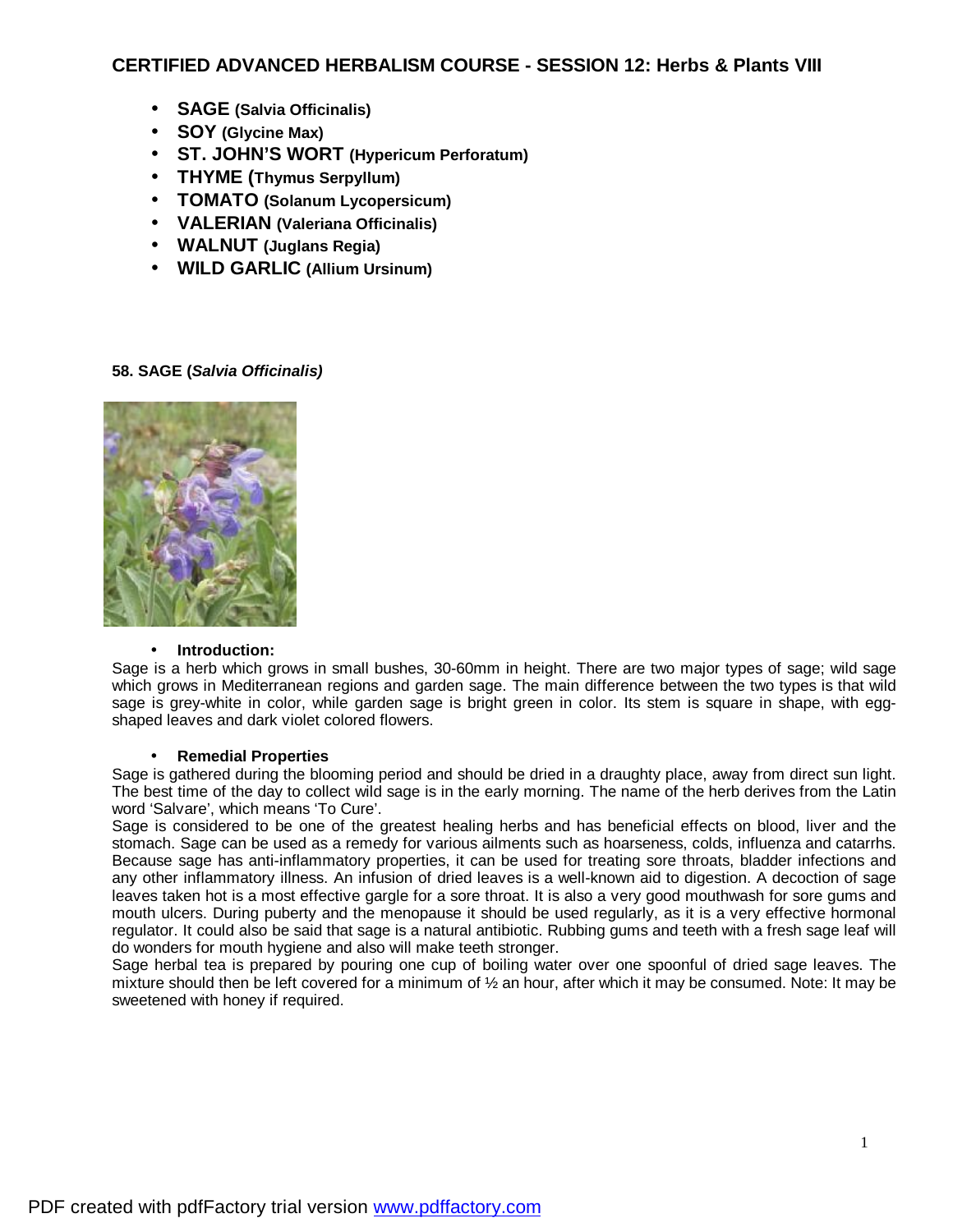### **59. SOY** *(Glycine Max)*



#### • **Introduction:**

Soy is an annual herb which has pods containing between 2 and 5 beans. The beans are either yellow, yellowgreen or brown in color. Soy bean contain 36% to 40% proteins, 15% to 23% oil, 34% carbohydrates, 2% to 6% minerals and a significant number of vitamins. Since Soy bean products are so rich in proteins, vitamins and minerals they can be used as a very effective substitute for meat and animal products (eggs, milk, fish). In fact soy bean is quite often one of main components of a vegan and vegetarian diet.

#### • **Remedial Properties**

Lecithin, which is found in soy beans, is a natural compound with very beneficial characteristics. It tends not to be very well known to the general public. Lecithin has the ability to reduce cholesterol levels in the blood, as well as cleaning blood vessels and strengthening heart muscles. Modern western diets tend to contain high levels of fat, and lecithin is very effective in breaking them down. Additionally, lecithin has the ability to significantly reduce, if not totally remove joint pain. Hence, people with painful joints should include soy beans in their diet. Another quality of lecithin is that it gives hair a healthy appearance and also helps to reduce hair loss. It also increases concentration and memory.

soy beans are a very important part of a diabetic's diet. It provides sufficient calories and proteins and reduces absorption of carbohydrates. soy beans are also recommended for people with high blood pressure and some liver disorders.

### **60. ST. JOHN'S WORT (***Hypericum Perforatum)*



#### • **Introduction:**

St. John's Wort is a perennial herb that can grow up to 60cm in height. Its green, egg-shaped leaves have a series of tiny 'blisters', which contain etheric oils and its yellow flowers have five petals with black dots on the underside. St. John's Wort can be found growing along roadsides, woods and in meadows. If its flowers are pressed a red juice is released, and in ancient times this was associated with the blood of Christ!

#### • **Remedial Properties**

Remedial properties of this herb can be found in its flowers and leaves, during the blooming period, which occurs in May and June. It is used for treating stomach cramps, kidney, liver and bladder problems. Also, St. John's Wort can be used externally for treating cuts, burns and hemorrhoids. The herb is also known to be a very good antiseptic.

2 The most famous product of this herb is St. John's Wort oil, which can be used for treating a whole range of ailments such as open wounds, burns, skin ulcers, lumbago and rheumatism. Additionally, back pains can be treated with this oil, as well as stomach pains in children.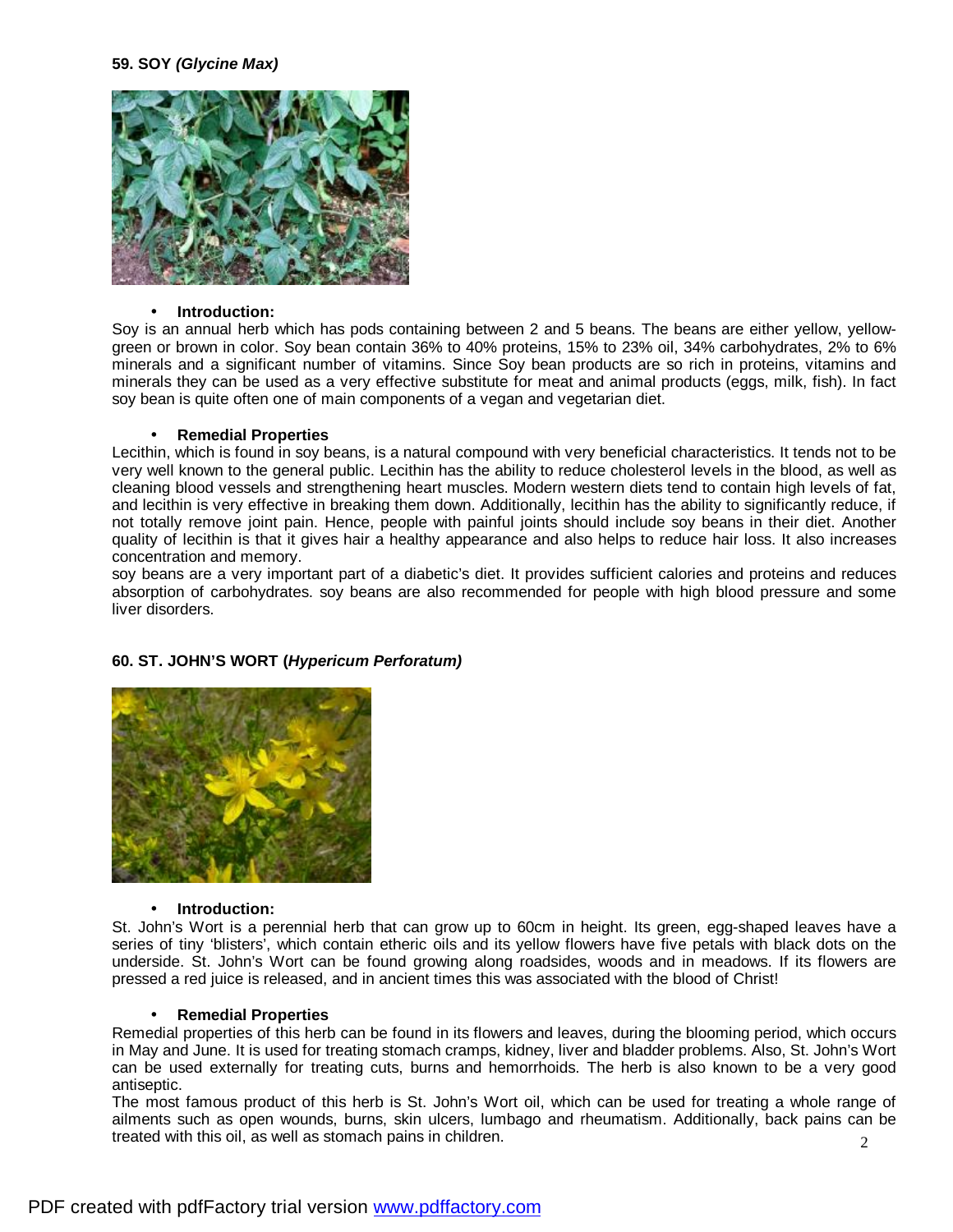# **Ingredients:**

**Bitterbloom** St. John's Wort 1litre of Olive Oil 1 liter glass bottle

## **Step 1:**

Fill approximately 3/4 of the bottle with equal amounts of leaves and flowers of Bitterbloom and St. John's Wort.

## **Step 2:**

Put the St. John's Wort stem into the bottle

## **Step 3:**

Heat the olive oil to between 60˚C and 70˚C. If possible use a ceramic bowl instead of metal one.

## **Step 4:**

Pour the heated olive oil into the bottle up to the herbs level, thus ensuring the herbs are completely submerged. Note: Prior to pouring the heated olive oil into the bottle, it is advisable to heat the bottle by putting it in hot water for about 10 to 15 seconds. This should prevent bottle breaking when the hot olive oil is added.

## **Step 5:**

This mixture should then be allowed to "rest" for at least 10 days, of which the bottle should be exposed to sunlight for a minimum of 2 days.

When using St. John's Wort oil, only the amount required should be poured and the remainder should be left in the bottle with the herbs. It is important to know that St. John's Wort oil improves with time up to about 2 years after which the remedial properties start to decline.

## **61. THYME (***Thymus Serpyllum)*



## • **Introduction:**

Thyme is a herb that can grow up to 30cm in height. It has grey/green, egg-shaped leaves with short petals. Its flowers are pink or lilac in color and have a very pleasant smell.

## • **Remedial Properties**

Remedial properties from Thyme are found in its leaves and flowers. Thyme is a very delicate herb and therefore, it is important to know that only the top part of the branch with leaves should be collected. The branch should also be removed only using a pair of scissors (removing the branches indiscriminately would cause severe damage to the herb). An infusion of thyme can be used as a remedy for the whooping cough. Other conditions that can be treated with thyme include insomnia, urinary tract infections, asthma, bronchitis, bad digestion, anemia and general exhaustion. Additionally an infusion of thyme is also a very good remedy for wind in the stomach and treating fever.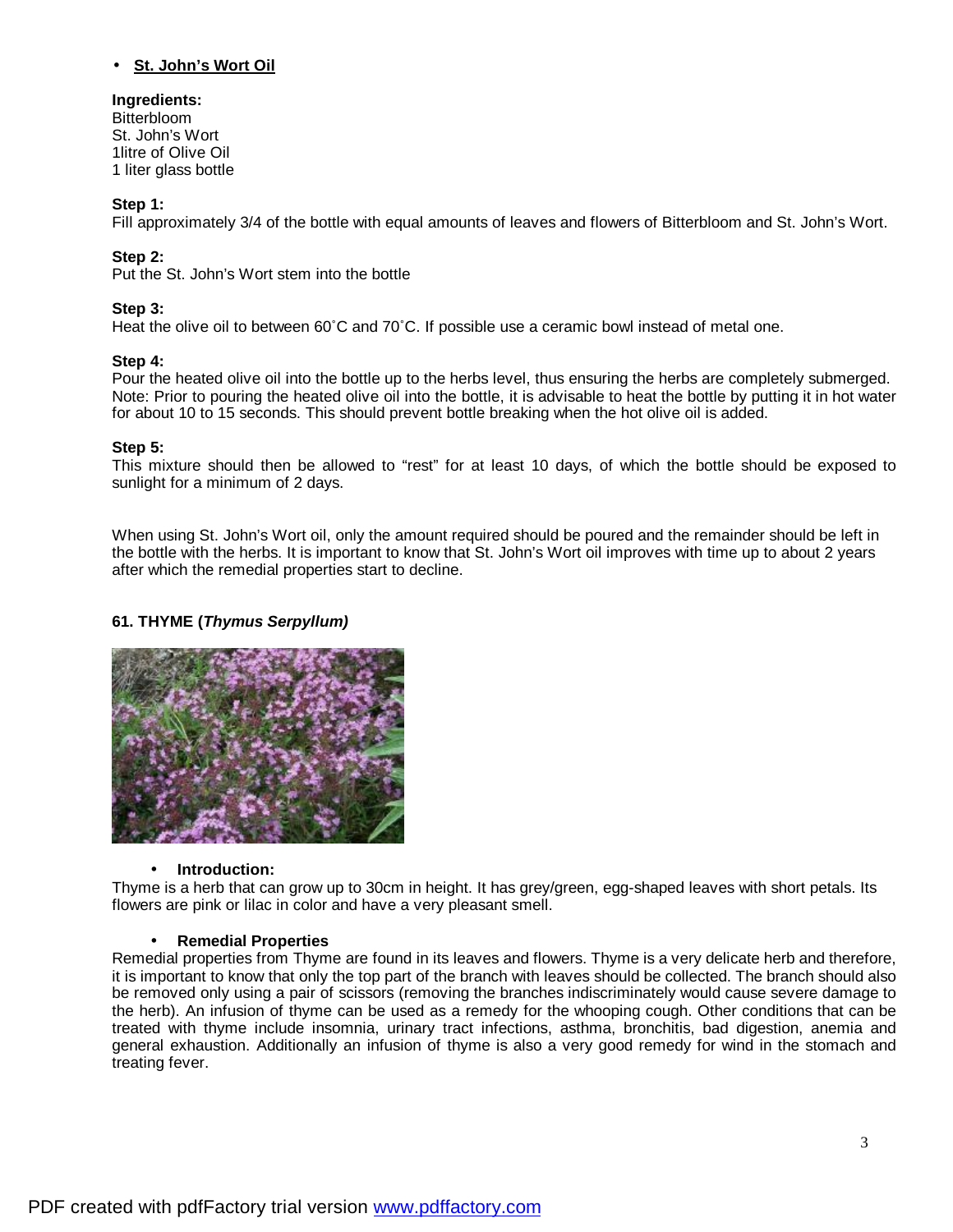## **62. TOMATO (***Solanum Lycopersicum)*



### • **Introduction:**

Tomato is a vegetable with many varieties. It varies in size from that of a table tennis ball to several inches in diameter. It is usually red in color, but there are some varieties that can be yellow.

### • **Remedial Properties**

Tomato has the ability to detoxify the body and to prevent many illnesses. It is very rich in vitamin A, vitamin C, potassium and calcium.

There are two important components that can be found in tomatoes. -Lycopene -Glutation

### • **Lycopene**

Lycopene is the component which gives tomatoes their red color. It has similar properties to the beta-carotene found in carrots. It is believed that it reduces the risk of getting many cancers; such as those affecting the prostate, lungs, stomach, bladder and uterus. Lycopene appears in fresh tomatoes, but is more abundant in cooked tomatoes, as cooking helps to liberate this element and also assists its absorption by the body. Therefore, eating tomato ketchup or any other food cooked with tomato sauce can be a good way to prevent cancer or reduce cholesterol.

### • **Glutation**

Glutation is another component with proven antioxidant properties which help to eliminate free radicals responsible for the appearance of many illnesses, including cancer. Glutation is generally found in the skin of vegetables. Therefore to obtain the most benefit from this component, tomatoes should be eaten raw in salads. This component is a very effective element in the elimination of toxins from the body, particularly heavy metals (An accumulation of heavy metals in the body leads to premature ageing and general poor health). Other herbs rich in glutation are: garlic, potato, spinach and corn. In addition to these properties, glutation has a capacity to lower blood pressure and prevent eczema.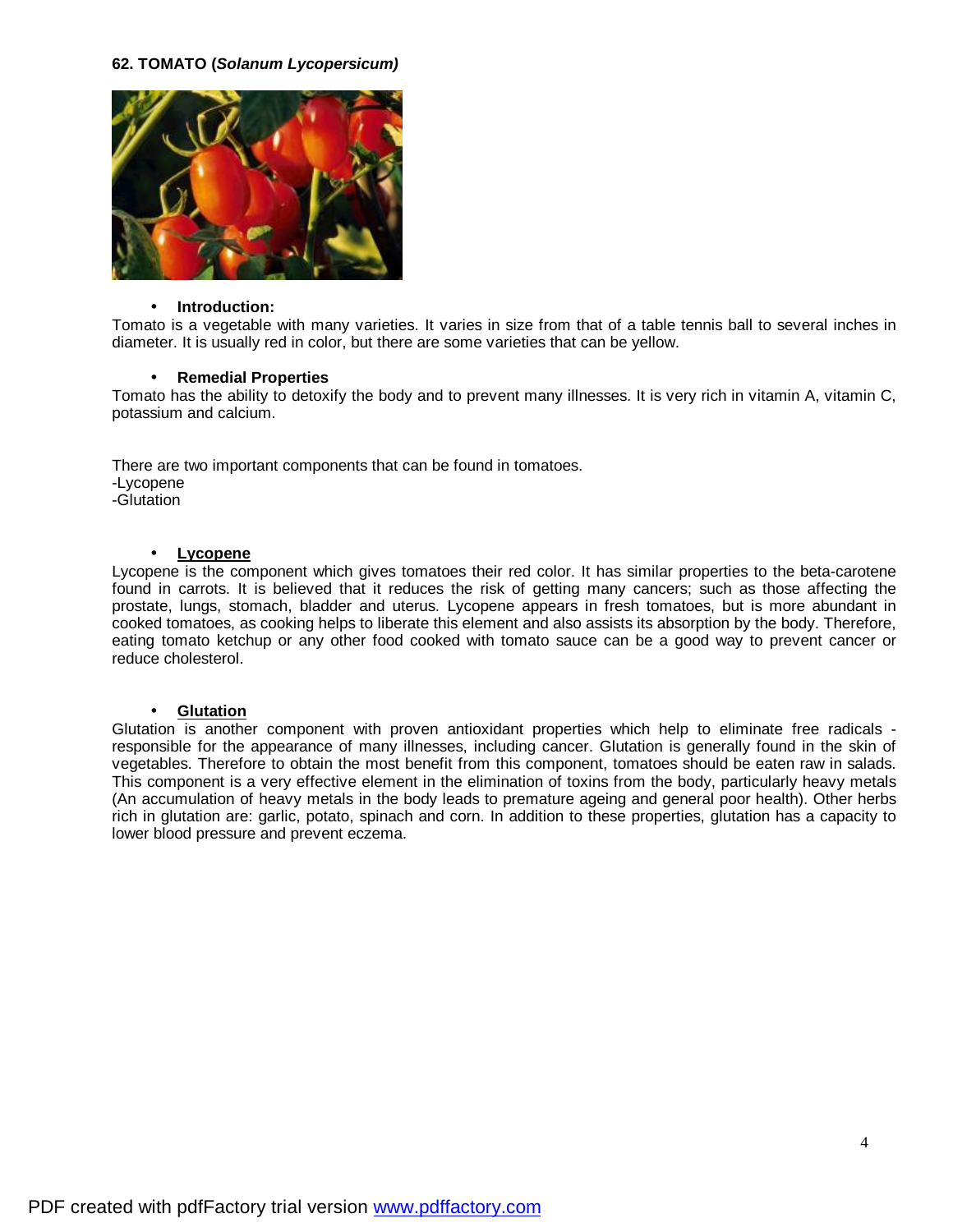### **63. VALERIAN (***Valeriana Officinalis)*



#### • **Introduction:**

Valerian is a perennial herb with green leaves and white or pink flowers. Its stalk is hollow and grooved and can reach a height of 120cm. The root is dark yellow or brown in color. Valerian has a main root with shoots springing from it that can be over 10cm long. This herb can be found in wet places such as meadows, lakes, rivers and ditches. The smell of its stem and root is very unpleasant. For some reason, the smell of valerian root excites cats.

#### • **Remedial Properties**

Remedial properties of valerian are to be found in its roots. The blooming period for this herb is from June to September. The roots are gathered in October and November, when the blooming period is over. Valerian root decoction is an effective sedative for nervous upset and nerve pains of various kinds. It is very beneficial for people who suffer from stress as it has none of the undesirable effects of narcotics. Valerian is used as a sedative for nervous ailments including vertigo, palpitations (increased heartbeats) and insomnia. It is believed that people with weakened eyesight can benefit from using valerian. Valerian can also be used as a tincture. It is important to know that valerian should not be used for continuous periods in excess of three weeks. It is recommended to cease using valerian for a period of five weeks after each treatment. Valerian also lowers blood pressure, so people suffering from low blood pressure should use hawthorn as an alternative to valerian.

### • **Valerian Tincture**

#### **Ingredients:**

20g of crushed dry valerian root 100g of 70% medicinal alcohol

#### **Step 1:**

Place the crushed valerian root into a dark bottle.

#### **Step 2:**

Pour 100g of 70% medicinal alcohol over the valerian root and seal the bottle with a cork.

#### **Step 3:**

Leave it for 14 days and shake twice daily

#### **Step 4:**

Strain it through muslin cloth and pour it into a clean dark bottle; put on a label clearly stating the type of herb(s) used in the preparation of the syrup and the date of preparation. Store it in a cool dark place (not a refrigerator). Keep away from children.

#### **Dosage:**

20 drops should be taken on a sugar cube with a glass of water before bedtime.

5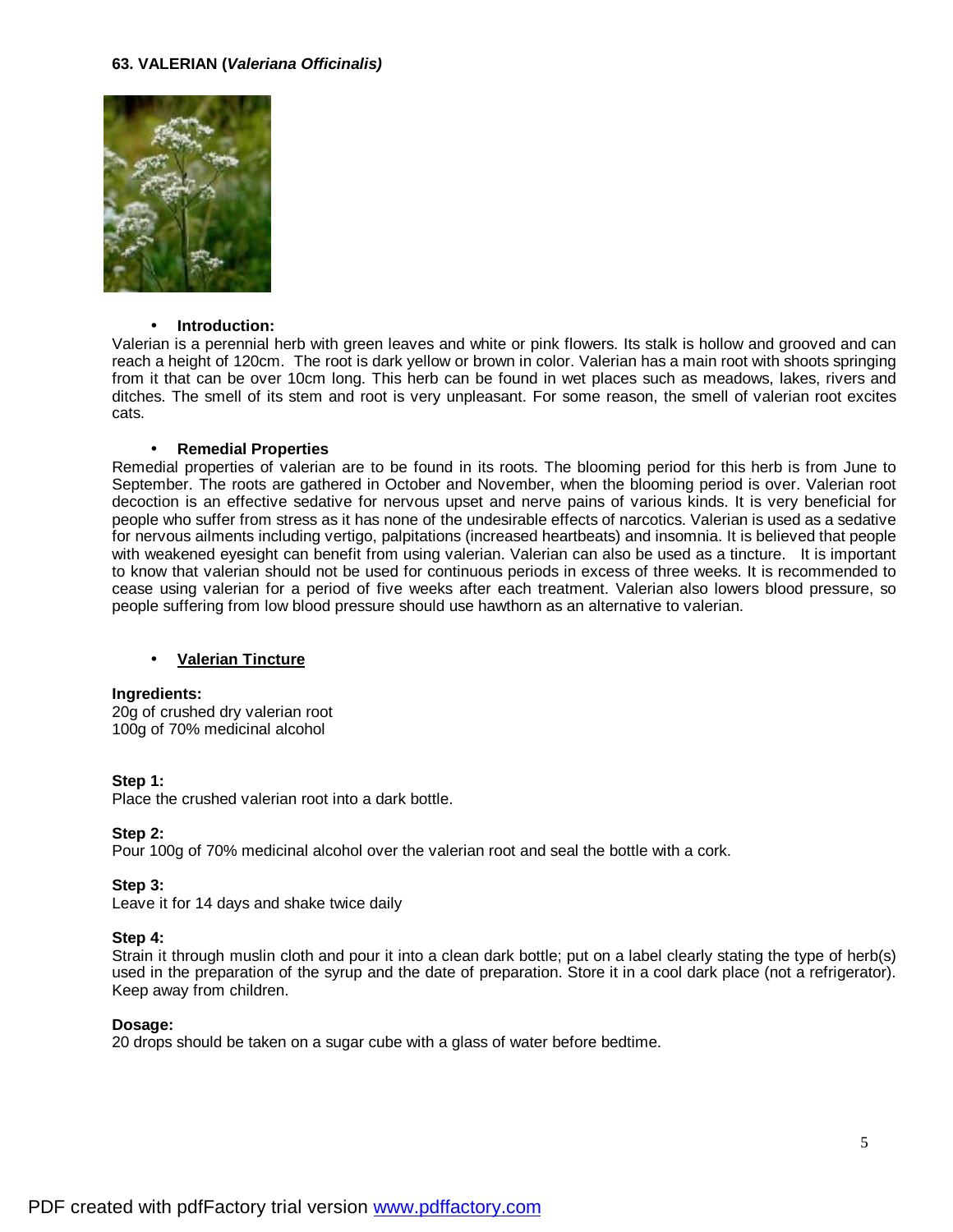### **64. WALNUT (***Juglans Regia)*



### • **Introduction:**

Walnut is a tree that can grow up to 25m in height. Its leaves are long and egg-shaped. When they are young they are reddish in color, but tend to change to green as the leaves get older. The walnut originated in The Far East and Asia. It should be noted that it cannot resist low temperatures.

#### • **Remedial Properties:**

The remedial properties in walnut can be found in its young leaves and fruit. The unripe green fruit is gathered in June and the ripe dark brown fruit in autumn. Herbal tea prepared from young walnut leaves and honey is very effective for strengthening blood, is good for digestion and helps with various ulcers. This tea can also be used as a compress and for rinsing inflamed eyes. Additionally, it can be used as a mouthwash and gargling liquid for treating bleeding gums. Syrup made from the green fruit and honey, is equally effective in treating the above ailments.

## **65. WILD GARLIC (***Allium Ursinum)*



#### • **Introduction:**

Wild garlic is a herb with long elliptical leaves and white flowers. If any part of the herb is crushed or rubbed it releases a scent very similar to garlic - hence the name. Its leaves can be used in the preparation of salads or stews as they taste very similar to garlic. This herb is the best spring purifier and can be used for blood and liver cleansing. When gathering wild garlic, it should be noted that its smell is the most accurate way to assess its quality.

#### • **Remedial Properties**

The remedial properties of wild garlic are to be found in its young leaves, harvested in April and May and its root which should be collected during the summer and autumn. It is very important to note that drying of this herb removes all its remedial properties and it must be avoided.

This herb should only be used in seasons when its young leaves and roots are available. The therapeutic qualities of this herb are similar to garlic. It is considered that wild garlic is a good remedy for arteriosclerosis, high blood pressure and various stomach and intestine ailments. Additionally, taking extracts of wild garlic is very effective in treating problems with the respiratory system such as bronchitis and asthma.

6 The only way to use wild garlic during the year is to preserve it in the form of a tincture. This tincture is a useful way to treat haematomas and open wounds which heal slowly. It also helps in extracting phlegm from lungs, and this obviously helps with breathing. Wild garlic tincture also has antibacterial properties.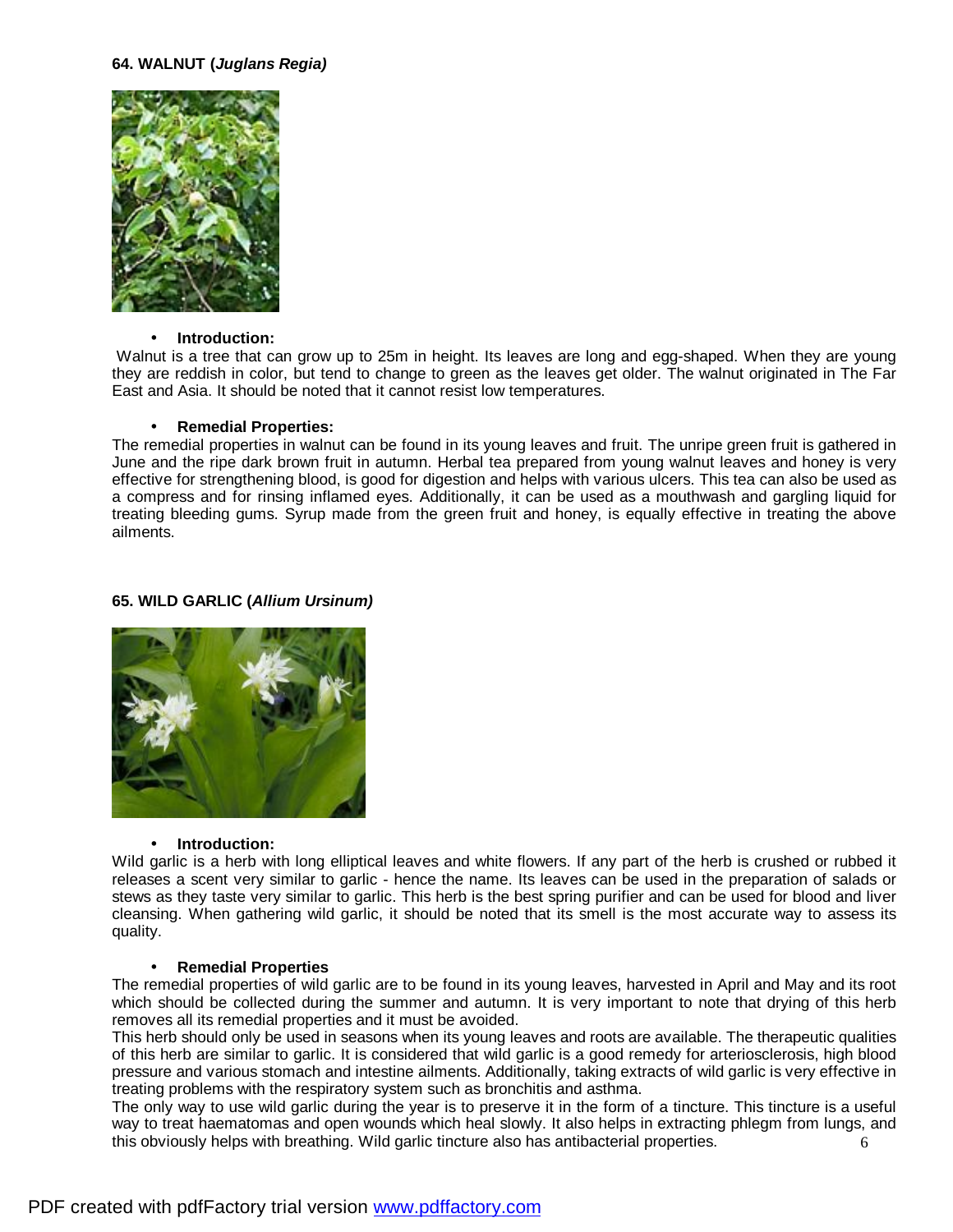## • **Wild Garlic Tincture**

### **Ingredients:**

250g of wild garlic roots 1litre of vodka (40% alcohol)

## **Step 1:**

Clean and wash the wild garlic roots.

## **Step 2:**

Pour vodka 5-6cm deep into a glass bowl.

## **Step 3:**

One by one put the wild garlic root into the bowl, while ensuring to crush them with a wooden spoon. Make sure that the root is completely submerged in vodka before crushing. Alternatively, the roots can be crushed outside the bowl, but in that case the tincture will be brown in color, due to oxidation of the root juices when exposed to air.

### **Step 4:**

After crushing all the roots, use a funnel to pour the mixture into a dark bottle. Pour the remainder of the vodka into the bottle. Ensure there is enough space left in the bottle for occasional mixing and shaking of the mixture. Use a wooden stick for mixing.

### **Step 5:**

Leave it at room temperature for 14 days. After this time has elapsed, strain the contents of the bottle through muslin cloth. Cork tightly and store in a refrigerator.

### **Dosage:**

10 drops of the tincture should be taken in the morning and evening, with half a glass of milk or yoghurt. If the tincture is taken with milk, ensure the milk is cold. This tincture should be taken for high blood pressure.